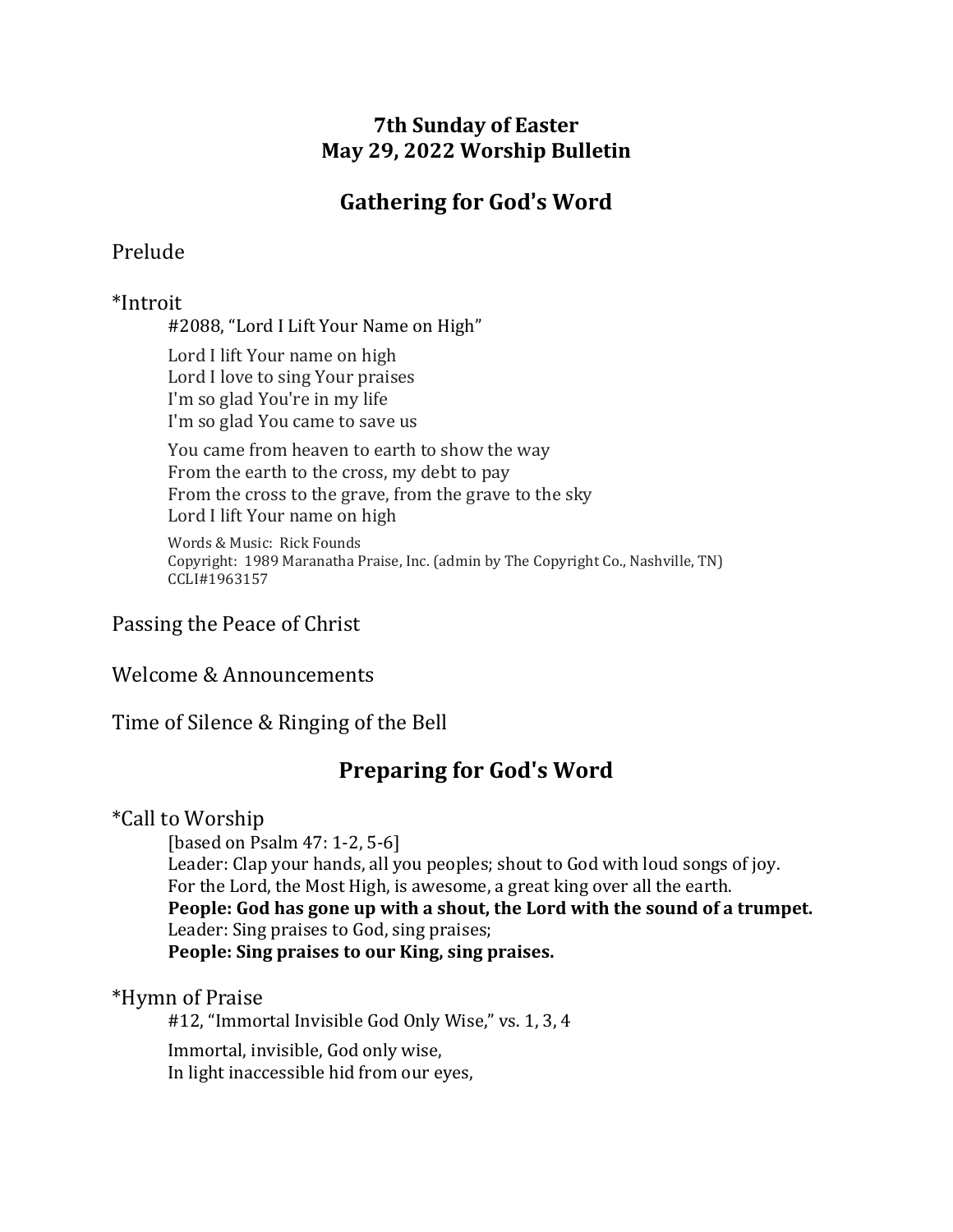Most blessed, most glorious, the Ancient of Days, Almighty, victorious, Thy great name we praise.

To all life Thou givest, to both great and small; In all life Thou livest, the true life of all; We blossom and flourish like leaves on the tree, Then wither and perish but naught changeth thee.

Thou reignest in glory, Thou dwellest in light, Thine angels adore thee, all veiling their sight; All praise we would render, O help us to see 'Tis only the splendor of light hideth Thee

Text; Thomas H. Troeger, 1986 Music: Joseph Parry, 1876 Copyright text: 1986 Oxford University Press CCLI#1963157

#### Prayer of Confession

*[time for individual prayers of silent confession]*

**All: Almighty God, we confess how hard it is to be your people. You have called us to be the church, to continue the mission of Jesus Christ to this lonely and hurting world. Yet we acknowledge that too often we are more apathetic than active, isolated and uninvolved, and callous instead of compassionate. Too often we are obstinate and legalistic instead of obedient and loving. Gracious Lord, have mercy upon us and forgive our sins. Remove every obstacle that prevents us from being your hands and feet in this broken world. Awaken our hearts to the promised gift of your indwelling Spirit. This we pray in Jesus** ' **powerful name. Amen.**

#### Assurance of Pardon

#### [based on John 3:16-17]

Leader: Hear the Good News! God so loved the world that he gave his only Son, so that everyone who believes in him may not perish but may have eternal life. **People: Indeed, God did not send the Son into the world to condemn the world, but in order that the world might be saved through him. Praise God!**

## **Hearing God's Word**

#### Children's Message

Ages 12 and under gather up front as congregation sings, #188," Jesus Loves Me." After the Children's Message, the children may return to sit with their families.

#### Hymn of Preparation

#2036, "Give Thanks," Sing the Faith Hymnal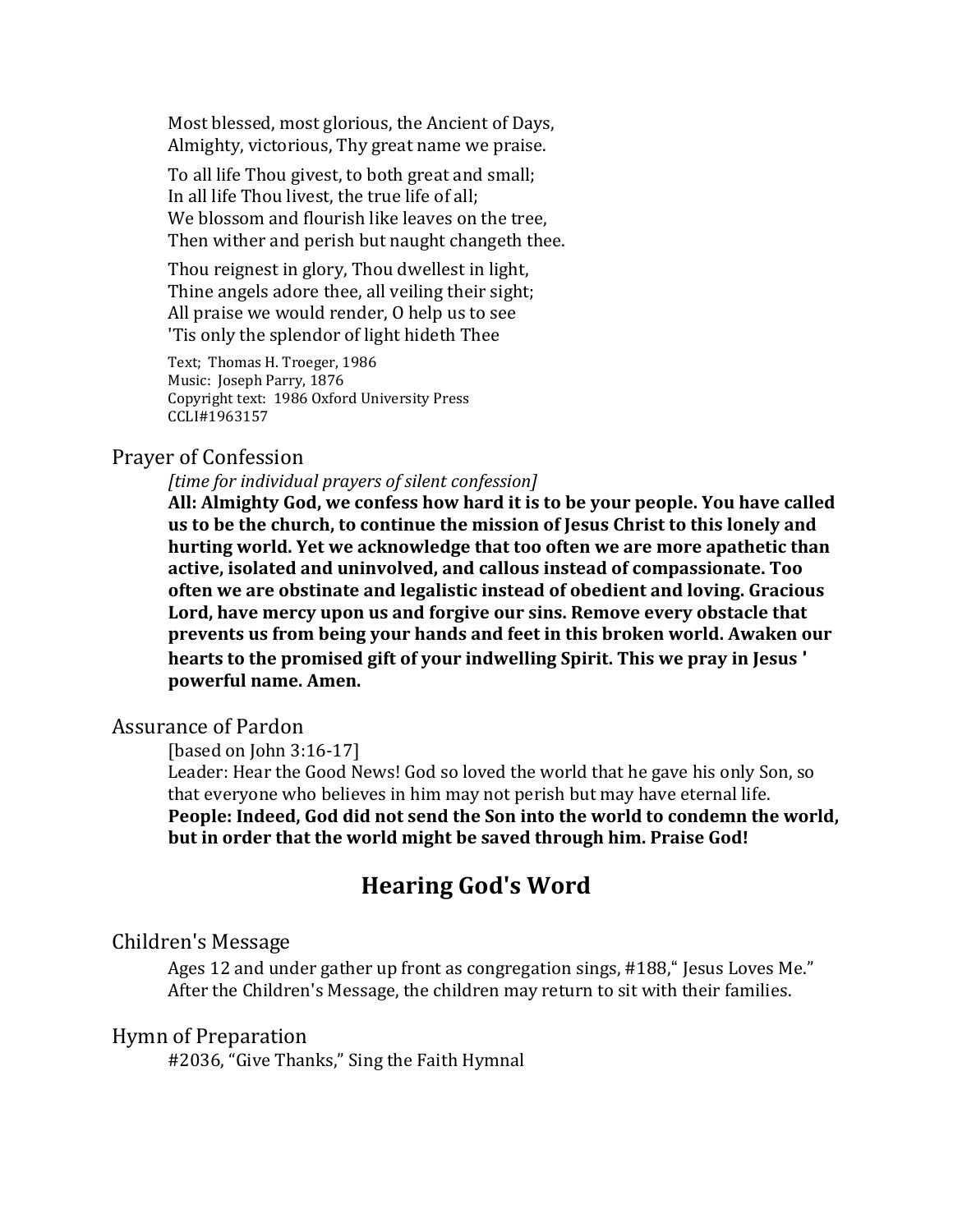Give thanks with a grateful heart Give thanks to the Holy One Give thanks because He's given Jesus Christ, His Son

And now let the weak say, "I am strong" Let the poor say, "I am rich" Because of what the Lord has done for us

Words & Music: Henry Smith Copyright: 1978 Integrity's Hosanna! Music CCLI#1963157

### Prayer of Illumination

### New Testament Reading: Revelation 21: 10, 22-22:5

10 And he carried me away in the Spirit to a mountain great and high, and showed me the Holy City, Jerusalem, coming down out of heaven from God.

22 I did not see a temple in the city, because the Lord God Almighty and the Lamb are its temple. 23 The city does not need the sun or the moon to shine on it, for the glory of God gives it light, and the Lamb is its lamp. 24 The nations will walk by its light, and the kings of the earth will bring their splendor into it. 25 On no day will its gates ever be shut, for there will be no night there. 26 The glory and honor of the nations will be brought into it. 27 Nothing impure will ever enter it, nor will anyone who does what is shameful or deceitful, but only those whose names are written in the Lamb's book of life.

22:1 Then the angel showed me the river of the water of life, as clear as crystal, flowing from the throne of God and of the Lamb 2 down the middle of the great street of the city. On each side of the river stood the tree of life, bearing twelve crops of fruit, yielding its fruit every month. And the leaves of the tree are for the healing of the nations. 3 No longer will there be any curse. The throne of God and of the Lamb will be in the city, and his servants will serve him. 4 They will see his face, and his name will be on their foreheads. 5 There will be no more night. They will not need the light of a lamp or the light of the sun, for the Lord God will give them light. And they will reign for ever and ever.

### Sermon

"Rehearsing for Heaven… No Church Everywhere!"

# **Responding to God**'**s Word**

\*Affirmation of Faith [The Apostles Creed]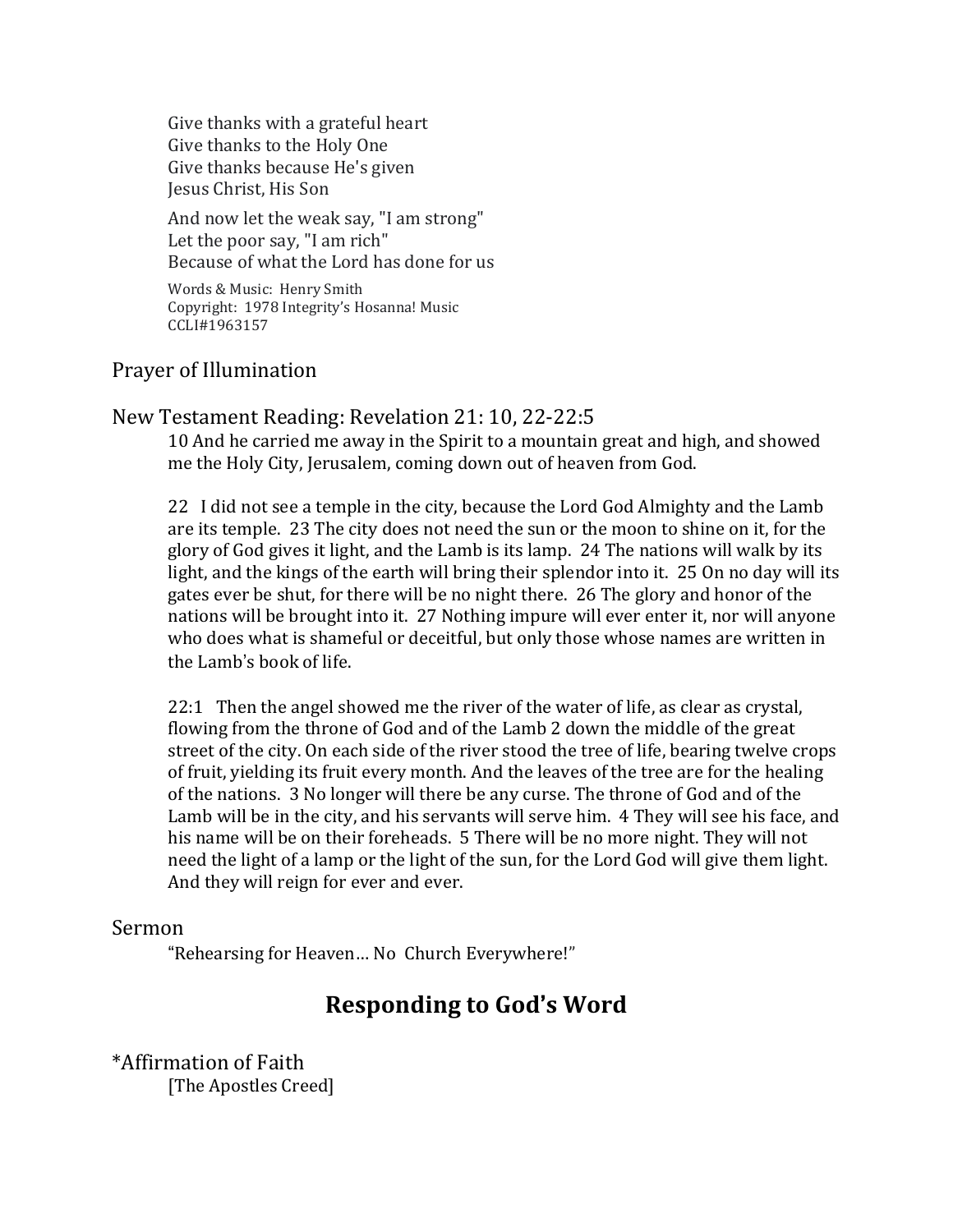**All: I believe in God, the Father Almighty, Maker of heaven and earth; and in Jesus Christ, his only Son, our Lord; who was conceived by the Holy Ghost, born of the Virgin Mary, suffered under Pontius Pilate, was crucified, dead, and buried. He descended into hell. The third day he rose again from the dead. He ascended into heaven, and sitteth on the right hand of God the Father Almighty. From thence he shall come to judge the quick and the dead. I believe in the Holy Ghost, the holy catholic Church, the communion of saints, the forgiveness of sins, the resurrection of the body, and the life everlasting. Amen.**

#### **Offering**

**Offertory** Choral Anthem: "Sing Alleluia to the Lord" \*Response #606, "Praise God, From Whom All Blessings Flow \*Prayer of Dedication

#### Prayers of the People

Leader: The Lord be with you. **People: And also with you.** Leader: Lift up your hearts. **People: We lift them up to the Lord.** Leader: Let us give thanks to the Lord our God. **People: It is right for us to give thanks and praise.**

*[various prayers]*

Leader: Lord, in Your mercy **People: Hear our prayer.**

#### The Lord's Prayer

**All: Our Father who art in heaven, hallowed be thy name. Thy kingdom come. Thy will be done, on earth as it is in heaven. Give us this day our daily bread. Forgive us our debts, as we forgive our debtors. And lead us not into temptation, but deliver us from evil, for thine is the kingdom, and the power, and the glory, forever. Amen.**

#### \*Hymn of Response

#321, "The Church's One Foundation," vs. 1, 2, 5

The church's one Foundation Is Jesus Christ her Lord; She is His new creation, By water and the Word; From heav'n He came and sought her